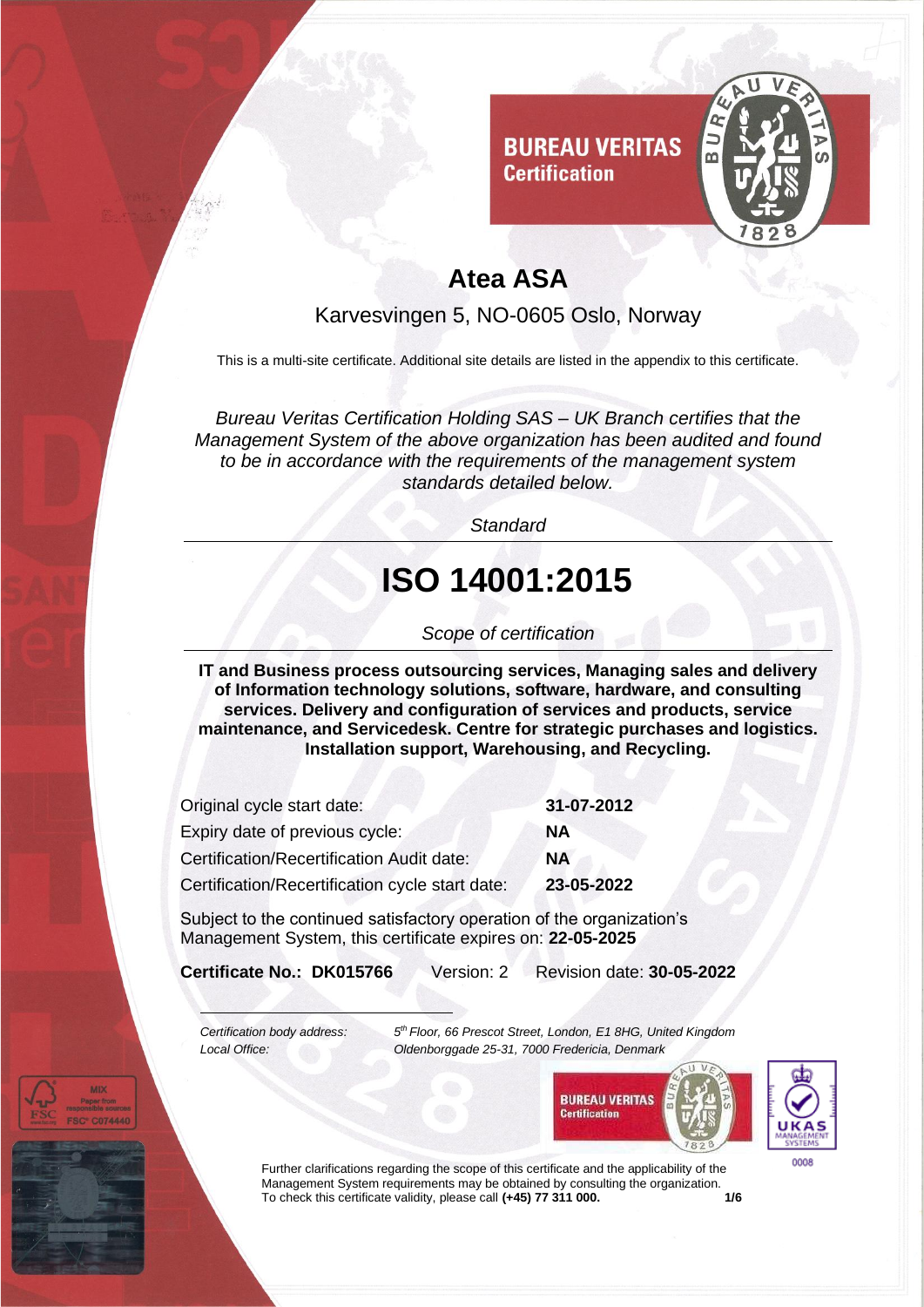

*Standard*

#### **ISO 14001:2015**

*Scope of certification*

**IT and Business process outsourcing services, Managing sales and delivery of Information technology solutions, software, hardware, and consulting services. Delivery and configuration of services and products, service maintenance, and Servicedesk. Centre for strategic purchases and logistics. Installation support, Warehousing, and Recycling.** 

| <b>Site Name/location:</b>      | <b>Site Address:</b>                          | <b>Site Scope:</b>                                                                                                                                                                                                                                                                                                                                                                |
|---------------------------------|-----------------------------------------------|-----------------------------------------------------------------------------------------------------------------------------------------------------------------------------------------------------------------------------------------------------------------------------------------------------------------------------------------------------------------------------------|
| Atea ASA<br>(Head Office)       | Karvesvingen 5, NO-0605<br>Oslo, Norway       | IT and Business process outsourcing<br>services, Managing sales and delivery<br>of Information technology solutions,<br>software, hardware, and consulting<br>services. Delivery and configuration of<br>services and products, service<br>maintenance, and Servicedesk.<br>Centre for strategic purchases and<br>logistics. Installation support,<br>Warehousing, and Recycling. |
| Atea Denmark<br><b>Ballerup</b> | Lautrupvang 6, 2750<br>Ballerup, Denmark      |                                                                                                                                                                                                                                                                                                                                                                                   |
| Atea Denmark<br>Aarhus          | Tangen 4, 8200 Aarhus,<br>Denmark             |                                                                                                                                                                                                                                                                                                                                                                                   |
| Atea Denmark<br>Esbjerg         | Toldbodvej 1, 6700 Esbjerg,<br><b>Denmark</b> |                                                                                                                                                                                                                                                                                                                                                                                   |
| Atea Denmark<br>Karup           | N.O. Hansens Vej 4, 7470<br>Karup, Denmark    |                                                                                                                                                                                                                                                                                                                                                                                   |
| Atea Denmark<br>Kolding         | Venusvej 6, 6000 Kolding,<br>Denmark          |                                                                                                                                                                                                                                                                                                                                                                                   |
| Atea Denmark<br>Taastrup        | Roskildevej 325A, 2630<br>Taastrup, Denmark   |                                                                                                                                                                                                                                                                                                                                                                                   |

**Certificate No.: DK015766** Version: 2 Revision date: **30-05-2022**

*Certification body address: 5*

*th Floor, 66 Prescot Street, London, E1 8HG, United Kingdom Local Office: Oldenborggade 25-31, 7000 Fredericia, Denmark*





Further clarifications regarding the scope of this certificate and the applicability of the Management System requirements may be obtained by consulting the organization. To check this certificate validity, please call **(+45) 77 311 000. 2/6**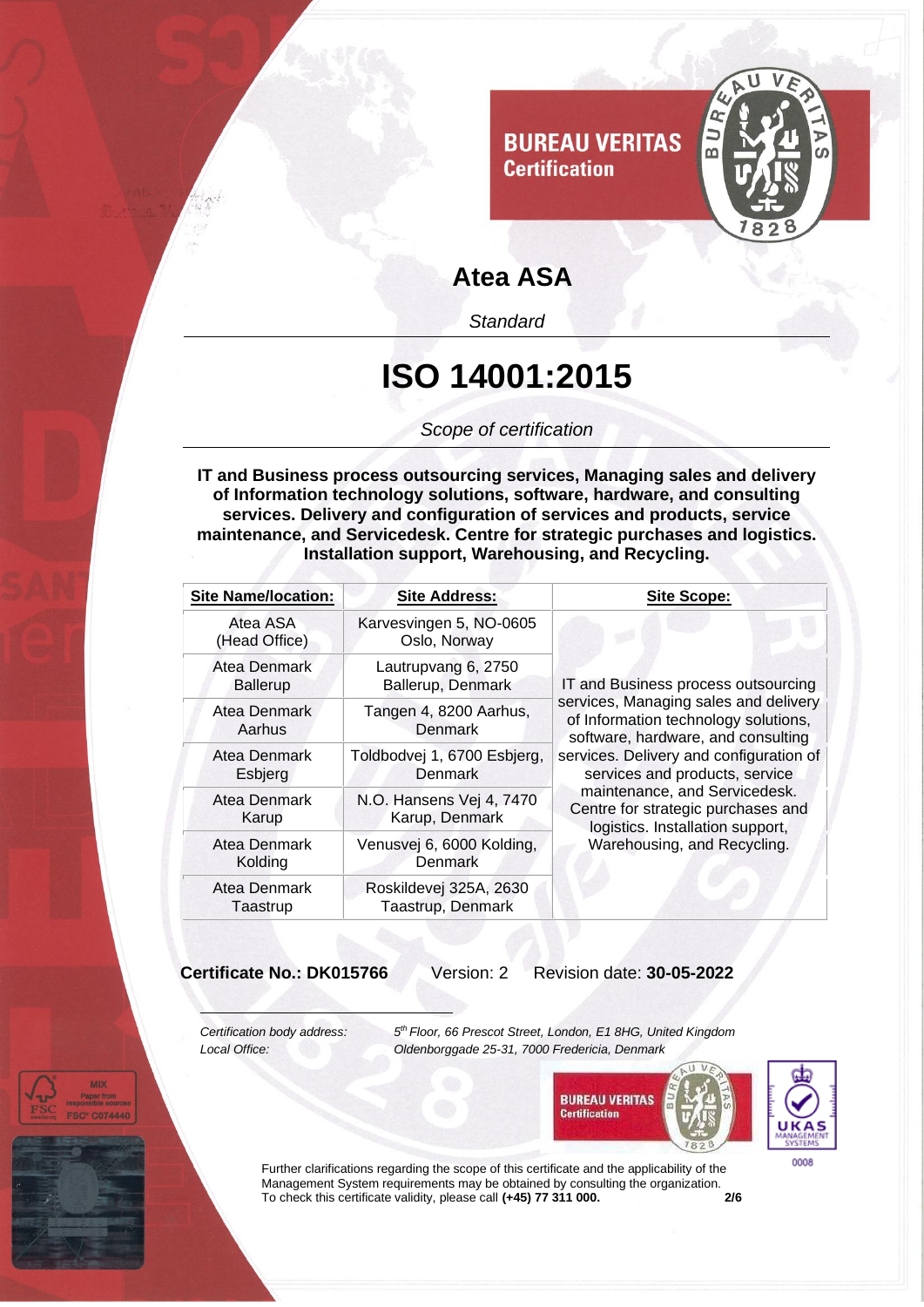

*Standard*

## **ISO 14001:2015**

*Scope of certification*

| <b>Site Name/location:</b> | <b>Site Address:</b>                                            | <b>Site Scope:</b>                                                                                                                                                                                                                                                                                                                                                                |
|----------------------------|-----------------------------------------------------------------|-----------------------------------------------------------------------------------------------------------------------------------------------------------------------------------------------------------------------------------------------------------------------------------------------------------------------------------------------------------------------------------|
| Atea Denmark<br>Aalborg    | Hjulmagervej 55, 9000<br>Aalborg, Denmark                       | IT and Business process outsourcing<br>services, Managing sales and delivery<br>of Information technology solutions,<br>software, hardware, and consulting<br>services. Delivery and configuration of<br>services and products, service<br>maintenance, and Servicedesk.<br>Centre for strategic purchases and<br>logistics. Installation support,<br>Warehousing, and Recycling. |
| Atea Sweden<br>Nyköping    | Bagaregatan 3, 611 31<br>Nyköping, Sweden                       |                                                                                                                                                                                                                                                                                                                                                                                   |
| Atea Sweden<br>Ljungby     | Garvaren, plan 5,<br>Stationsgatan 2, 341 60<br>Ljungby, Sweden |                                                                                                                                                                                                                                                                                                                                                                                   |
| Atea Sweden<br>Katrineholm | Värmbolsvägen 3, 641 51<br>Katrineholm, Sweden                  |                                                                                                                                                                                                                                                                                                                                                                                   |
| Atea Sweden<br>Skövde      | Rattvägen 6, 541 34 Skövde,<br>Sweden                           |                                                                                                                                                                                                                                                                                                                                                                                   |
| Atea Sweden<br>Linköping   | Roxviksgatan 16, 582 73<br>Linköping, Sweden                    |                                                                                                                                                                                                                                                                                                                                                                                   |
| Atea Sweden<br>Värnamo     | Jönköpingsvägen 15, 331 34<br>Värnamo, Sweden                   |                                                                                                                                                                                                                                                                                                                                                                                   |
| Atea Sweden<br>Eskilstuna  | Kungsgatan 59, 632 21<br>Eskilstuna, Sweden                     |                                                                                                                                                                                                                                                                                                                                                                                   |
| Atea Sweden<br>Jönköping   | Bataljonsgatan 12, 553 05<br>Jönköping, Sweden                  |                                                                                                                                                                                                                                                                                                                                                                                   |

**Certificate No.: DK015766** Version: 2 Revision date: **30-05-2022**

*Certification body address: 5*

**MD** 

*th Floor, 66 Prescot Street, London, E1 8HG, United Kingdom Local Office: Oldenborggade 25-31, 7000 Fredericia, Denmark*





Further clarifications regarding the scope of this certificate and the applicability of the Management System requirements may be obtained by consulting the organization. To check this certificate validity, please call **(+45) 77 311 000. 3/6**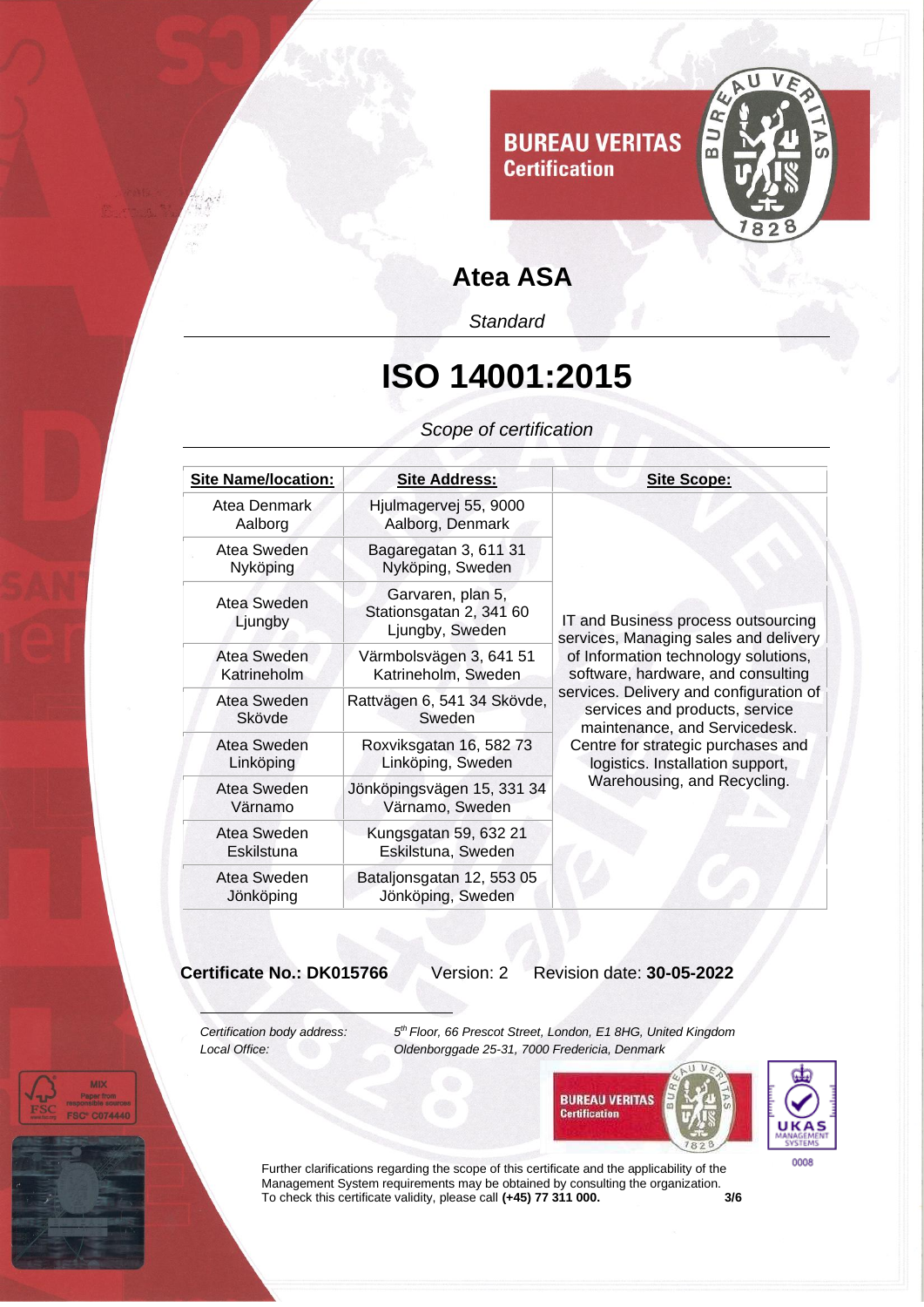

*Standard*

## **ISO 14001:2015**

*Scope of certification*

| <b>Site Scope:</b>                                                                                                                                                                                                                                                                                                                                                                |
|-----------------------------------------------------------------------------------------------------------------------------------------------------------------------------------------------------------------------------------------------------------------------------------------------------------------------------------------------------------------------------------|
| IT and Business process outsourcing<br>services, Managing sales and delivery<br>of Information technology solutions,<br>software, hardware, and consulting<br>services. Delivery and configuration of<br>services and products, service<br>maintenance, and Servicedesk.<br>Centre for strategic purchases and<br>logistics. Installation support,<br>Warehousing, and Recycling. |

**Certificate No.: DK015766** Version: 2 Revision date: **30-05-2022**

*Certification body address: 5*

**MD** 

*th Floor, 66 Prescot Street, London, E1 8HG, United Kingdom Local Office: Oldenborggade 25-31, 7000 Fredericia, Denmark*





Further clarifications regarding the scope of this certificate and the applicability of the Management System requirements may be obtained by consulting the organization. To check this certificate validity, please call **(+45) 77 311 000. 4/6**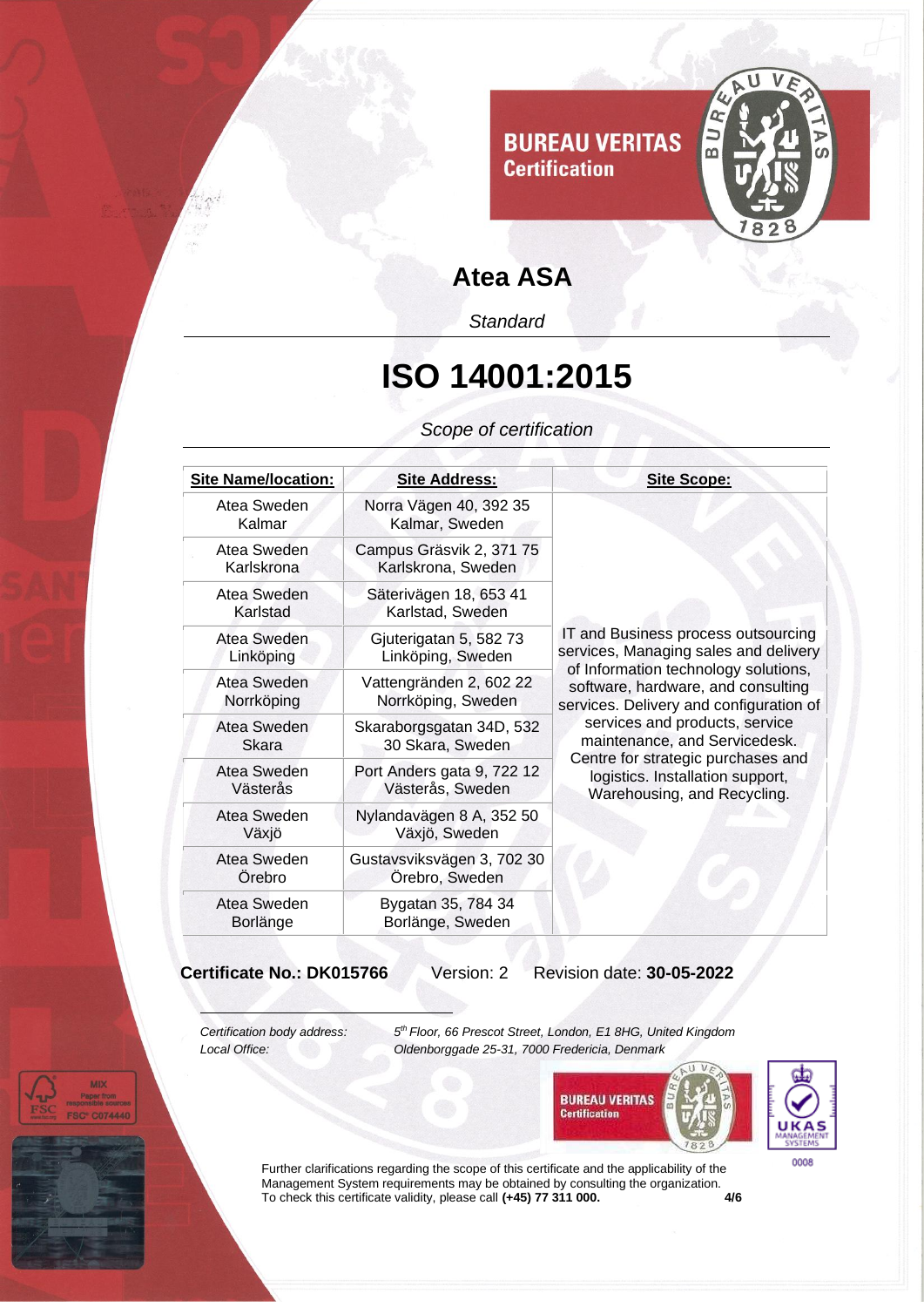

*Standard*

## **ISO 14001:2015**

*Scope of certification*

| <b>Site Name/location:</b>  | <b>Site Address:</b>                                 | <b>Site Scope:</b>                                                                                                                                                                                                                                                                                                                                                                |
|-----------------------------|------------------------------------------------------|-----------------------------------------------------------------------------------------------------------------------------------------------------------------------------------------------------------------------------------------------------------------------------------------------------------------------------------------------------------------------------------|
| Atea Sweden<br>Gävle        | Ersbogatan 6, 802 93 Gävle,<br>Sweden                | IT and Business process outsourcing<br>services, Managing sales and delivery<br>of Information technology solutions,<br>software, hardware, and consulting<br>services. Delivery and configuration of<br>services and products, service<br>maintenance, and Servicedesk.<br>Centre for strategic purchases and<br>logistics. Installation support,<br>Warehousing, and Recycling. |
| Atea Sweden<br>Hudiksvall   | Sjötullsgatan 16, 824 50<br>Hudiksvall, Sweden       |                                                                                                                                                                                                                                                                                                                                                                                   |
| Atea Sweden<br>Kiruna       | Kaserngatan 14, 981 37<br>Kiruna, Sweden             |                                                                                                                                                                                                                                                                                                                                                                                   |
| Atea Sweden<br>Luleå        | Robertsviksgatan 6B, 973 41<br>Luleå, Sweden         |                                                                                                                                                                                                                                                                                                                                                                                   |
| Atea Sweden<br>Piteå        | Kunskapsallén 20A, 941 63<br>Piteå, Sweden           |                                                                                                                                                                                                                                                                                                                                                                                   |
| Atea Sweden<br>Skellefteå   | Torggatan 2, 3 tr, 931 32<br>Skellefteå, Sweden      |                                                                                                                                                                                                                                                                                                                                                                                   |
| Atea Sweden<br>Sundsvall    | Kolvägen 15, 852 29<br>Sundsvall, Sweden             |                                                                                                                                                                                                                                                                                                                                                                                   |
| Atea Sweden<br>Umeå         | Gräddvägen 7, 906 20<br>Umeå, Sweden                 |                                                                                                                                                                                                                                                                                                                                                                                   |
| Atea Sweden<br>Örnsköldsvik | Viktoriaesplanaden 6, 891<br>36 Örnsköldsvik, Sweden |                                                                                                                                                                                                                                                                                                                                                                                   |
| Atea Sweden<br>Frösön       | Öneslingan 7, 832 51<br>Frösön, Sweden               |                                                                                                                                                                                                                                                                                                                                                                                   |

**Certificate No.: DK015766** Version: 2 Revision date: **30-05-2022**

*Certification body address: 5*

**MD** 

*th Floor, 66 Prescot Street, London, E1 8HG, United Kingdom Local Office: Oldenborggade 25-31, 7000 Fredericia, Denmark*





Further clarifications regarding the scope of this certificate and the applicability of the Management System requirements may be obtained by consulting the organization. To check this certificate validity, please call **(+45) 77 311 000. 5/6**